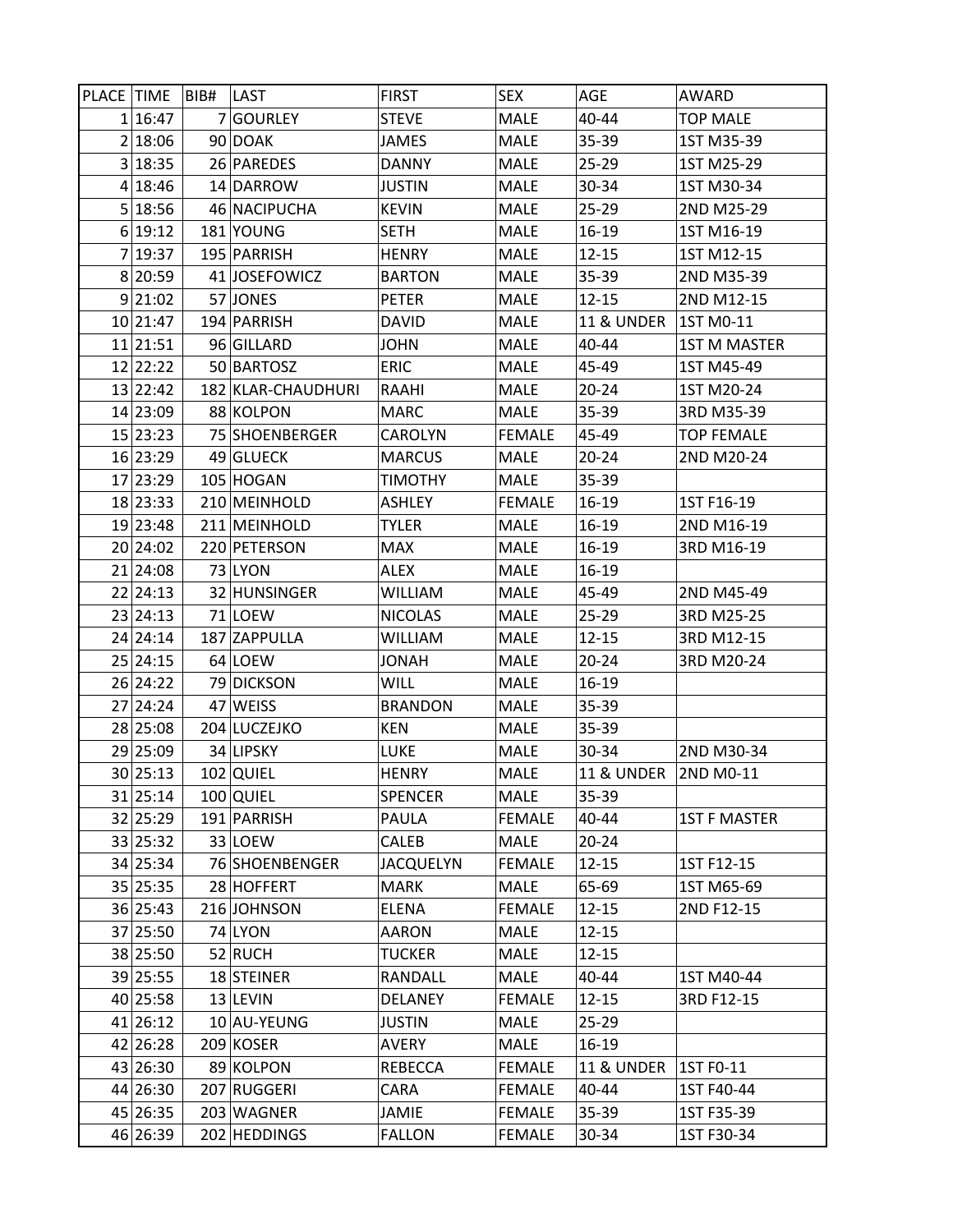| 47 26:44 | 45 BENNER       | <b>CHASE</b>    | <b>MALE</b>   | $12 - 15$             |            |
|----------|-----------------|-----------------|---------------|-----------------------|------------|
| 48 26:55 | 58 CHUN         | <b>PATRICIA</b> | <b>FEMALE</b> | 40-44                 | 2ND F40-44 |
| 49 27:05 | 104 GOOCH       | <b>CINDY</b>    | <b>FEMALE</b> | 50-54                 | 1ST F50-54 |
| 50 27:13 | 99 QUIEL        | LAUREN          | <b>FEMALE</b> | 40-44                 | 3RD F40-44 |
| 51 27:20 | 82 WATTERS      | DANIEL          | <b>MALE</b>   | 55-59                 | 1ST M55-59 |
| 52 27:28 | 97 VECCHIO      | <b>MARIA</b>    | <b>FEMALE</b> | 30-34                 | 2ND F30-34 |
| 53 27:41 | 22 GREENBERG    | <b>MICHAEL</b>  | MALE          | 55-59                 | 2ND M55-59 |
| 54 27:47 | 117 SINGLEY     | <b>EMMA</b>     | <b>FEMALE</b> | 16-19                 | 2ND F16-19 |
| 55 27:56 | 31 SMITH        | <b>GRETA</b>    | <b>FEMALE</b> | 35-39                 | 2ND F35-39 |
| 56 27:58 | 5 DONOHUE       | ERIN            | <b>FEMALE</b> | 35-39                 | 3RD F35-39 |
| 57 28:03 | 61 PRINE        | <b>MATTHEW</b>  | <b>MALE</b>   | 35-39                 |            |
| 58 28:31 | 3 RODRIGUEZ     | <b>BRYAN</b>    | <b>MALE</b>   | 35-39                 |            |
| 59 28:33 | 92 EWER         | <b>MOLLY</b>    | <b>FEMALE</b> | <b>11 &amp; UNDER</b> | 2ND F0-11  |
| 60 28:34 | 56 CORWIN       | <b>DOUGLAS</b>  | <b>MALE</b>   | 40-44                 | 2ND M40-44 |
| 61 28:49 | 113 ANNAMBHOTIA | <b>KISHORE</b>  | <b>MALE</b>   | 12-15                 |            |
| 62 28:50 | 51 RUCH         | <b>BROOKE</b>   | <b>FEMALE</b> | 40-44                 |            |
| 63 28:52 | 110 CORLEW      | <b>ROB</b>      | <b>MALE</b>   | 55-59                 | 3RD M55-59 |
| 64 29:10 | 215 JOHNSON     | <b>STEVE</b>    | <b>MALE</b>   | 50-54                 | 1ST M50-54 |
| 65 29:19 | 44 GUISE        | JAY             | <b>MALE</b>   | 40-44                 | 3RD M40-44 |
| 66 29:19 | 48 CARNEY       | <b>KATE</b>     | <b>FEMALE</b> | 40-44                 |            |
| 67 29:31 | 177 HEINLY      | <b>KRISTIN</b>  | <b>FEMALE</b> | 40-44                 |            |
| 68 29:33 | 111 LORISH      | <b>CYNTHIA</b>  | <b>FEMALE</b> | 50-54                 | 2ND F50-54 |
| 69 29:36 | 218 FITZGERALD  | <b>DENISE</b>   | <b>FEMALE</b> | 55-59                 | 1ST F55-59 |
| 70 29:59 | 42 MILLER       | <b>KEILAH</b>   | <b>FEMALE</b> | 30-34                 | 3RD F30-34 |
| 71 30:01 | 183 TAVAREZ     | <b>NELSON</b>   | MALE          | 40-44                 |            |
| 72 30:04 | 173 BEALER      | ABBIE           | <b>FEMALE</b> | $12 - 15$             |            |
| 73 30:06 | 39 DICKINSON    | <b>GRACELYN</b> | <b>FEMALE</b> | $12 - 15$             |            |
| 74 30:08 | 120 SCHANINGER  | ANNA            | <b>FEMALE</b> | $12 - 15$             |            |
| 75 30:09 | 116 SINGLEY     | <b>MADY</b>     | <b>FEMALE</b> | $20 - 24$             | 1ST F20-24 |
| 76 30:15 | 213 NELSON      | GARY            | MALE          | 55-59                 |            |
| 77 30:16 | 212 NELSON      | <b>COOPER</b>   | <b>MALE</b>   | 16-19                 |            |
| 78 30:39 | 91 EWER         | <b>MARK</b>     | <b>MALE</b>   | 40-44                 |            |
| 79 30:44 | 214 JOHNSON     | <b>EVAN</b>     | MALE          | $12 - 15$             |            |
| 80 31:03 | 119 NORMAN      | <b>MARK</b>     | <b>MALE</b>   | 30-34                 | 3RD M30-34 |
| 81 31:04 | 129 NORMAN      | <b>MICHAEL</b>  | MALE          | 30-34                 |            |
| 82 31:06 | 219 PETERSON    | <b>JAKE</b>     | MALE          | 16-19                 |            |
| 83 31:24 | 106 SWARTZ      | JACOB           | <b>MALE</b>   | 30-34                 |            |
| 84 31:32 | 78 KECK         | <b>JONATHAN</b> | MALE          | 40-44                 |            |
| 85 31:52 | 86 MUNOZ        | JAIME           | <b>MALE</b>   | 40-44                 |            |
| 86 31:52 | 85 MUNOZ        | LAURIE          | <b>FEMALE</b> | 35-39                 |            |
| 87 32:08 | 20 ADAMS        | <b>RICK</b>     | <b>MALE</b>   | $70+$                 | 1ST M70+   |
| 88 32:26 | <b>SHORTS</b>   | <b>DALTON</b>   | <b>MALE</b>   | 30-34                 |            |
| 89 32:31 | 63 HANEY        | <b>PATRICIA</b> | <b>FEMALE</b> | 65-69                 | 1ST F65-69 |
| 90 32:47 | $11$  BUTZ      | <b>MARISSA</b>  | <b>FEMALE</b> | 35-39                 |            |
| 91 32:47 | 196 BURNS       | <b>HEATHER</b>  | <b>FEMALE</b> | 45-49                 | 1ST F45-49 |
| 92 32:50 | 55 NICHOLSON    | <b>BRENDAN</b>  | <b>MALE</b>   | 40-44                 |            |
| 93 32:57 | 217 ZAPPULLA    | <b>EMILY</b>    | <b>FEMALE</b> | 45-49                 | 2ND F45-49 |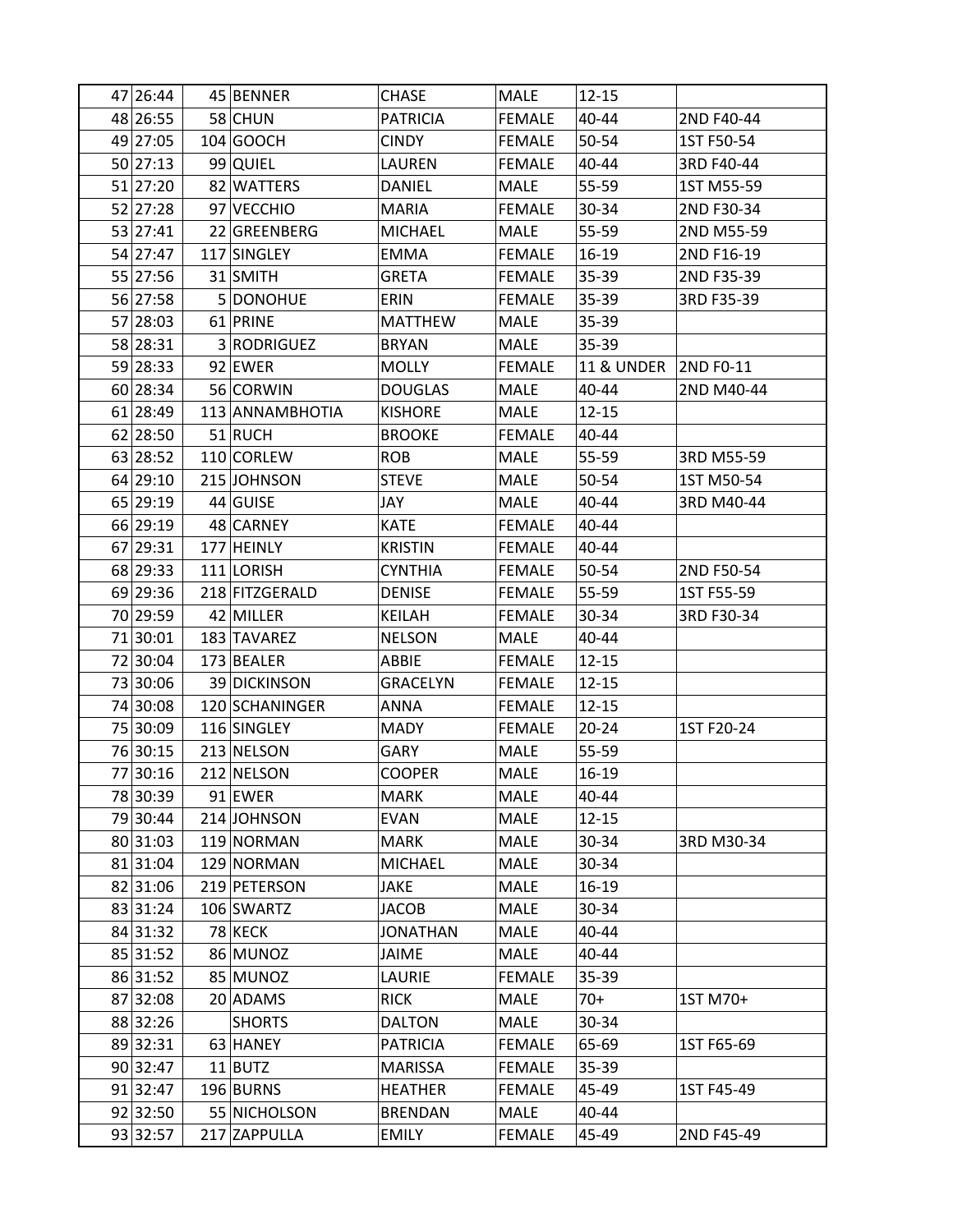| 94 33:14  | 40 DICKINSON    | GIDEON             | <b>MALE</b>   | $12 - 15$             |            |
|-----------|-----------------|--------------------|---------------|-----------------------|------------|
| 95 33:24  | 87 OFNER        | ERIN               | <b>FEMALE</b> | 35-39                 |            |
| 96 33:37  | 188 PAWLOWSKI   | <b>ANTHONY</b>     | <b>MALE</b>   | 40-44                 |            |
| 97 33:41  | 98 HEINRICH     | SAMANTHA           | <b>FEMALE</b> | 30-34                 |            |
| 98 33:53  | 62 HANEY        | KATHLEEN           | <b>FEMALE</b> | 65-69                 | 2ND F65-69 |
| 99 34:48  | 21 LORAH        | ASHLEY             | <b>FEMALE</b> | $25 - 29$             | 1ST F25-29 |
| 100 34:49 | 36 HARTZ        | <b>JAMIE</b>       | <b>FEMALE</b> | 30-34                 |            |
| 101 34:57 | 43 MOULDING     | <b>ERICA</b>       | <b>FEMALE</b> | 45-49                 | 3RD F45-49 |
| 102 35:22 | 197 GOLDEN      | <b>JOSH</b>        | <b>MALE</b>   | 30-34                 |            |
| 103 35:31 | 107 ROHRBACH    | <b>JENNIFER</b>    | <b>FEMALE</b> | 40-44                 |            |
| 104 35:31 | 108 SWETZ       | <b>CHRIS</b>       | <b>MALE</b>   | 40-44                 |            |
| 105 35:48 | 201 KANE        | LIAM               | <b>MALE</b>   | <b>11 &amp; UNDER</b> | 3RD M0-11  |
| 106 35:48 | 200 KANE        | <b>WILLIAM</b>     | <b>MALE</b>   | 30-34                 |            |
| 107 36:18 | 35 BAILLEY      | <b>ALLISON</b>     | <b>FEMALE</b> | 40-44                 |            |
| 108 36:19 | 69 HALLEMAN     | <b>ELLIOTT</b>     | <b>FEMALE</b> | <b>11 &amp; UNDER</b> | 3RD F0-11  |
| 109 36:20 | 59 HALLEMAN     | <b>CHRISTOPHER</b> | MALE          | 40-44                 |            |
| 110 36:44 | <b>205 PAUL</b> | <b>NOAH</b>        | MALE          | $12 - 15$             |            |
| 111 36:47 | 12 WEAVER       | <b>CANDICE</b>     | <b>FEMALE</b> | 40-44                 |            |
| 112 36:50 | <b>206 PAUL</b> | <b>KATHLEEN</b>    | <b>FEMALE</b> | 40-44                 |            |
| 113 36:51 | 70 PRINE        | <b>EMMA</b>        | <b>FEMALE</b> | <b>11 &amp; UNDER</b> |            |
| 114 36:58 | 190 PETERS      | REBECCA            | <b>FEMALE</b> | 16-19                 | 3RD F16-19 |
| 115 37:05 | 19 ADAMS        | <b>KATE</b>        | <b>FEMALE</b> | 65-69                 | 3RD F65-69 |
| 116 37:22 | 114 WILSON      | <b>STEVEN</b>      | <b>MALE</b>   | 55-59                 |            |
| 117 37:55 | 115 MATHERLY    | <b>CHERYL</b>      | <b>FEMALE</b> | 50-54                 | 3RD F50-54 |
| 118 33:01 | 94 STURGES      | WAKAN              | MALE          | $12 - 15$             |            |
| 119 33:34 | 186 ZAPPULLA    | <b>DAVID</b>       | <b>MALE</b>   | 45-49                 | 3RD M45-49 |
| 120 33:48 | 66 SHAH         | <b>RAKHEE</b>      | <b>FEMALE</b> | 35-39                 |            |
| 121 39:10 | 6 MFAREJ        | <b>BONNIE</b>      | <b>FEMALE</b> | $70+$                 | 1ST F70+   |
| 122 39:38 | 72 LYON         | <b>DAVID</b>       | <b>MALE</b>   | 45-49                 |            |
| 123 40:10 | $1$ SMITH       | <b>MICHAEL</b>     | MALE          | 30-34                 |            |
| 124 40:56 | 193 PATRICK     | <b>STEPHANIE</b>   | <b>FEMALE</b> | 40-44                 |            |
| 125 40:56 | 192 PATRICK     | <b>MICHAEL</b>     | <b>MALE</b>   | 40-44                 |            |
| 126 41:56 | 80 WRIGHT       | <b>ALISON</b>      | <b>FEMALE</b> | 50-54                 |            |
| 127 43:31 | 2 RODRIGUEZ     | <b>HEATHER</b>     | <b>FEMALE</b> | 30-34                 |            |
| 128 43:47 | 93 LAGONEGRO    | AMBER              | <b>FEMALE</b> | 35-39                 |            |
| 129 43:51 | 25 BROWN        | <b>KEITH</b>       | <b>MALE</b>   | 60-64                 | 1ST M60-64 |
| 130 44:13 | 77 HOEY         | <b>JENNIFER</b>    | <b>FEMALE</b> | 50-54                 |            |
| 131 45:25 | 23 FIORIGLIO    | <b>DOLORES</b>     | <b>FEMALE</b> | 65-69                 |            |
| 132 46:34 | 109 CORLEW      | <b>VIVIAN</b>      | <b>FEMALE</b> | 50-54                 |            |
| 133 48:06 | <b>PRINE</b>    | LUKE               | <b>MALE</b>   | <b>11 &amp; UNDER</b> |            |
| 134 48:07 | 60 PRINE        | CRYSTAL            | <b>FEMALE</b> | 35-39                 |            |
| 135 48:31 | 24 GAVIN        | <b>JACQUELINE</b>  | <b>FEMALE</b> | 55-59                 | 2ND F55-59 |
| 136 48:32 | 83 TREXLER      | <b>WADE</b>        | <b>MALE</b>   | 55-59                 |            |
| 137 49:47 | 29 HOFFERT      | <b>MARGARET</b>    | <b>FEMALE</b> | 65-69                 |            |
| 138 49:48 | 138 KARUZA      | TIM                | <b>MALE</b>   | $20 - 24$             |            |
| 139 49:57 | 176 ROSCHER     | AVERY              | <b>FEMALE</b> | <b>11 &amp; UNDER</b> |            |
| 140 50:31 | <b>ROSCHER</b>  | LUCAS              | MALE          | <b>11 &amp; UNDER</b> |            |